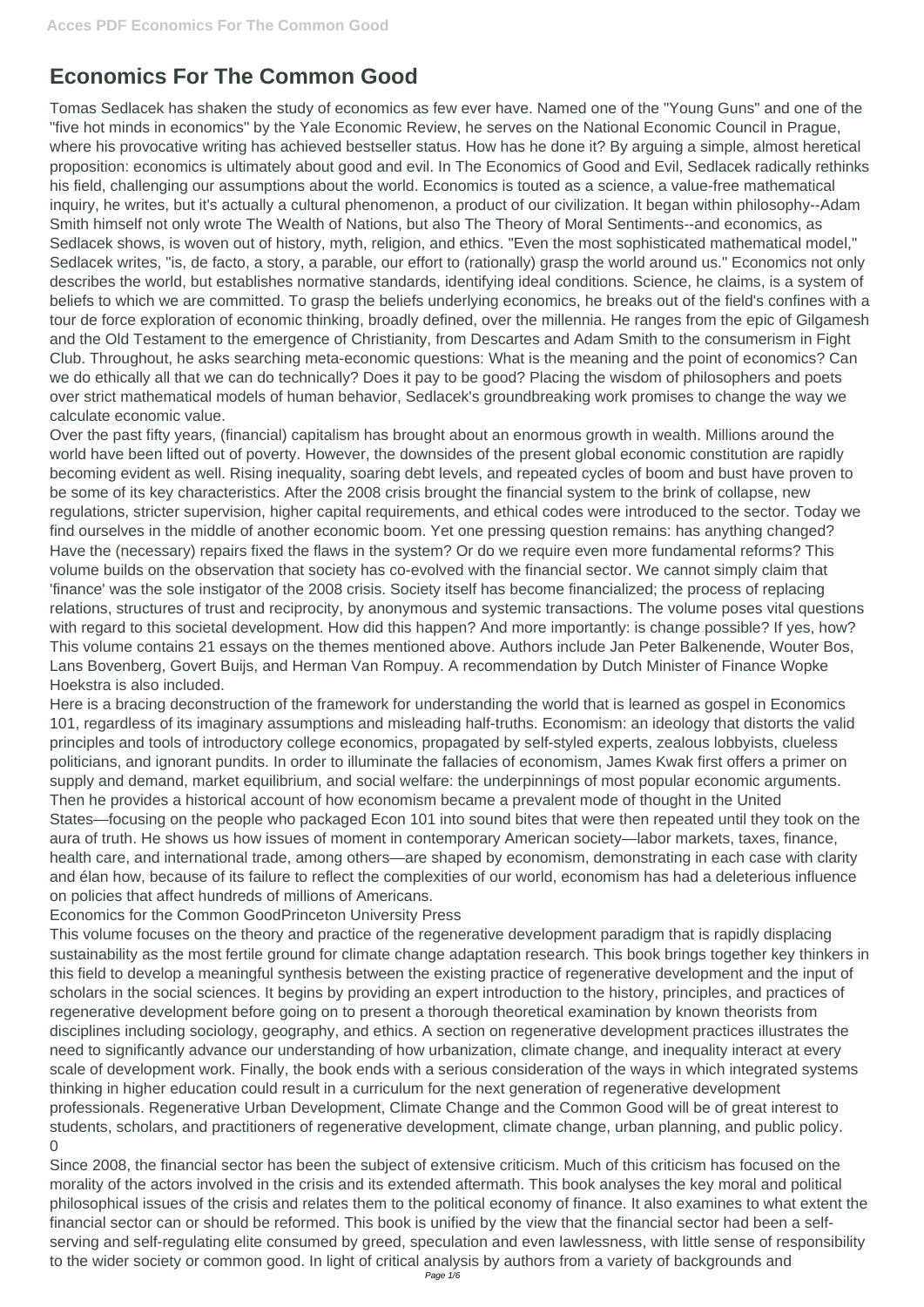## **Acces PDF Economics For The Common Good**

persuasions, suggestions for reform and improvement are proposed, in some cases radical reform. By placing the world of finance under a microscope, this book analyses the assumptions that have led from hubris to disgrace as it provides suggestions for an improved society. Rooted in philosophical reflection, this book invites a critical reassessment of finance and its societal role in the 21st century. This book will be of interest to academics, politicians, central bankers and financial regulators who wish to improve the morality of finance.

With over a million copies sold, Economics in One Lesson is an essential guide to the basics of economic theory. A fundamental influence on modern libertarianism, Hazlitt defends capitalism and the free market from economic myths that persist to this day. Considered among the leading economic thinkers of the "Austrian School," which includes Carl Menger, Ludwig von Mises, Friedrich (F.A.) Hayek, and others, Henry Hazlitt (1894-1993), was a libertarian philosopher, an economist, and a journalist. He was the founding vice-president of the Foundation for Economic Education and an early editor of The Freeman magazine, an influential libertarian publication. Hazlitt wrote Economics in One Lesson, his seminal work, in 1946. Concise and instructive, it is also deceptively prescient and far-reaching in its efforts to dissemble economic fallacies that are so prevalent they have almost become a new orthodoxy. Economic commentators across the political spectrum have credited Hazlitt with foreseeing the collapse of the global economy which occurred more than 50 years after the initial publication of Economics in One Lesson. Hazlitt's focus on non-governmental solutions, strong and strongly reasoned — anti-deficit position, and general emphasis on free markets, economic liberty of individuals, and the dangers of government intervention make Economics in One Lesson every bit as relevant and valuable today as it has been since publication.

As a continent, the economy of Europe is currently the largest on Earth. The European Union, or EU, an intergovernmental body composed of most of the European states, is one of the two largest in the world. Of the member states in the EU, Germany has the largest national economy. Thirteen EU countries share a common unit of currency, the Euro. Major economic sectors in Europe include agriculture, manufacturing, and investment. The majority of the EU's trade is with the United States, China, India, Russia and non-member European states. This book focuses on the latest economic and political issues in Europe.

Succinct, accessible, and authoritative, Thomas Piketty's The Economics of Inequality is the ideal place to start for those who want to understand the fundamental issues at the heart of one the most pressing concerns in contemporary economics and politics. This work now appears in English for the first time.

In this important book, William J. Baumol, Robert E. Litan, and Carl J. Schramm contend that the answers to these questions lie within capitalist economies, though many observers make the mistake of believing that "capitalism" is of a single kind. Writing in an accessible style, the authors dispel that myth, documenting four different varieties of capitalism, some "Good" and some "Bad" for growth. The authors identify the conditions that characterize Good Capitalism--the right blend of entrepreneurial and established firms, which can vary among countries--as well as the features of Bad Capitalism. They examine how countries catching up to the United States can move faster toward the economic frontier, while laying out the need for the United States itself to stick to and reinforce the recipe for growth that has enabled it to be the leading economic force in the world. This pathbreaking book is a must read for anyone who cares about global growth and how to ensure America's economic future.

Public goods are typically defined only in reference to the good itself but, as this book argues, the public goods can be better understood if contextual variables are incorporated. This book discusses the production and provision of public goods. It asserts that changes related to public goods are better understood if the category of goods are not decided solely by the properties of the good itself. We also need to focus on how the enabled utility of a good is influenced by the production and the provision of the good. The book opens with a brief introduction to common conceptions of public goods and a review of the existing literature - highlighting the limitations of current definitions of public goods. It presents a new multi-layered approach to public goods. This has implications for the discourse on public goods and for our understanding of the societal and environmental impact of public goods. The implications are illustrated in several areas; public goods in ancient history, privatization, innovation, competitiveness and prices, democracy and political standards, and economic growth. The book provides a provocative argument for a new way to analyze public goods which will appeal to scholars and students interested in the economic analysis of public goods, arguments regarding the privatizing or nationalizing of production and services, and method of modelling and measuring sustainable business activities.

The winners of the Nobel Prize show how economics, when done right, can help us solve the thorniest social and political problems of our day. Figuring out how to deal with today's critical economic problems is perhaps the great challenge of our time. Much greater than space travel or perhaps even the next revolutionary medical breakthrough, what is at stake is the whole idea of the good life as we have known it. Immigration and inequality, globalization and technological disruption, slowing growth and accelerating climate change--these are sources of great anxiety across the world, from New Delhi and Dakar to Paris and Washington, DC. The resources to address these challenges are there--what we lack are ideas that will help us jump the wall of disagreement and distrust that divides us. If we succeed, history will remember our era with gratitude; if we fail, the potential losses are incalculable. In this revolutionary book, renowned MIT economists Abhijit V. Banerjee and Esther Duflo take on this challenge, building on cutting-edge research in economics explained with lucidity and grace. Original,

provocative, and urgent, Good Economics for Hard Times makes a persuasive case for an intelligent interventionism and a society built on compassion and respect. It is an extraordinary achievement, one that shines a light to help us appreciate and understand our precariously balanced world.

Argues that ecologist Charles Darwin's understanding of competition describes economic reality far more accurately than economist Adam Smith's theories ever did.

Tirole analyzes the current views on financial crises and on the reform of the international financial architecture. Based on the Paolo Baffi Lecture the author delivered at the Bank of Italy, this refreshingly accessible book is teeming with rich insights that researchers, policy makers, and students at all levels will find indispensable.

This textbook presents an introduction to the central issues of social economics. Building on a venerable social economics tradition, the book recommends a more rational economic order and proposes new principles of economic policy. The issues covered include: \* the inadequacy of individualistic economics in guiding the policy maker \* a critique of economic rationality \* rethinking of the modern business corporation \* a critical look at markets as panacea \* the harmful effects of international competition \* environmental problems. The book introduces social economic concepts and challenges the reader to look beyond the confines of mainstream economic thinking to find a solution to these critical issues.

Is it possible for businesses to have a bottom line that is not profit and endless growth, but human dignity, justice, sustainability and democracy? Or an alternative economic model that is untainted by the greed and crises of current financial systems? Christian Felber says it is. Moreover, in Change Everything he shows us how. In this new and updated Page 2/6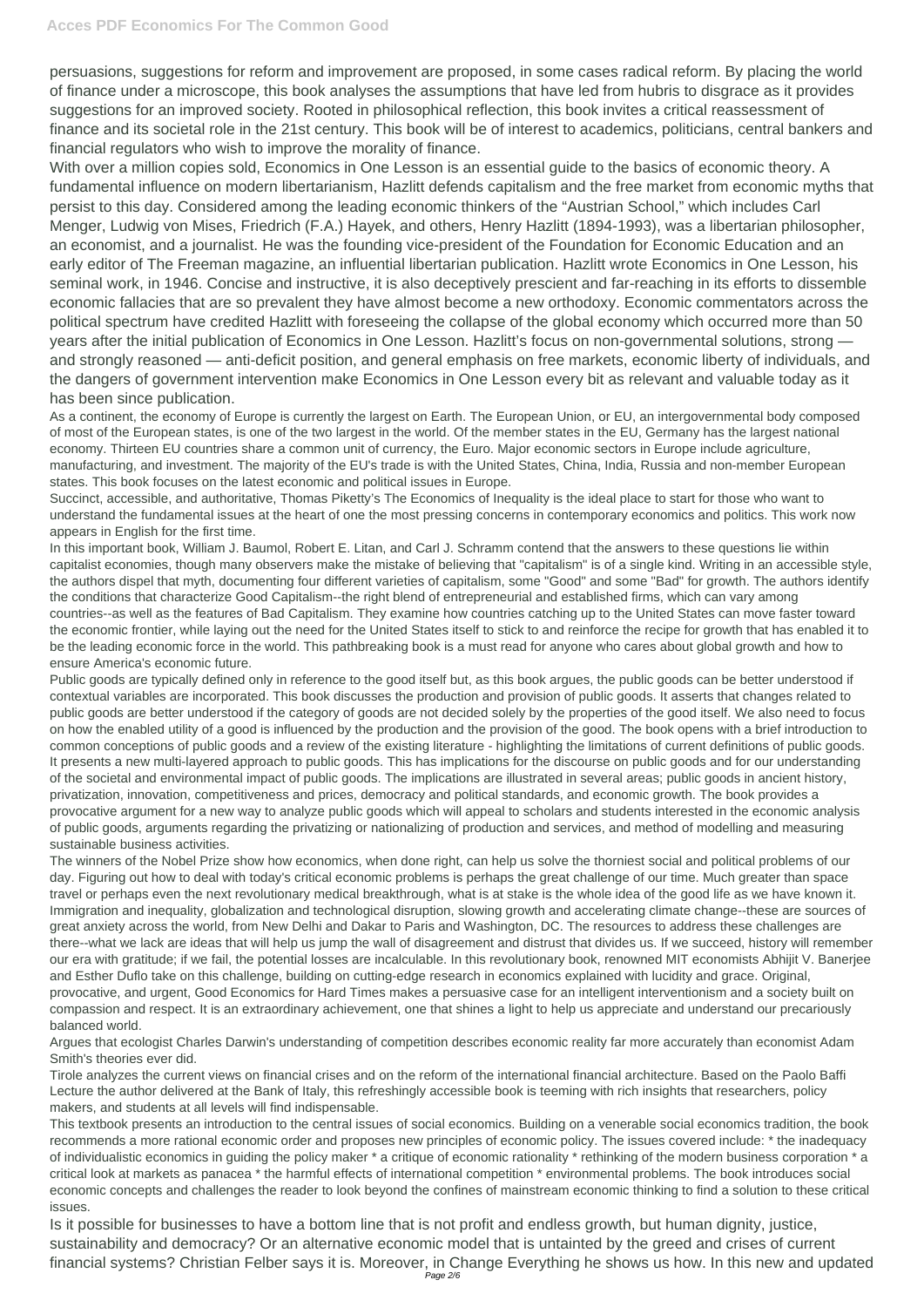edition of the book that sparked a global movement, Christian Felber proposes a blueprint for an economics of everybody: ethical, dignified, sustainable and principled. He shows that The Economy for the Common Good is not just an idea, but has already become a broad international movement with thousands of people, companies, communities and organizations participating, developing and implementing it.

A dive into the origins, management, and uses and misuses of sovereign debt through the ages. Public debts have exploded to levels unprecedented in modern history as governments responded to the Covid-19 pandemic and ensuing economic crisis. Their dramatic rise has prompted apocalyptic warnings about the dangers of heavy debtsabout the drag they will place on economic growth and the burden they represent for future generations. In Defense of Public Debt offers a sharp rejoinder to this view, marshaling the entire history of state-issued public debt to demonstrate its usefulness. Authors Barry Eichengreen, Asmaa El-Ganainy, Rui Esteves, and Kris James Mitchener argue that the ability of governments to issue debt has played a critical role in addressing emergenciesfrom wars and pandemics to economic and financial crises, as well as in funding essential public goods and services such as transportation, education, and healthcare. In these ways, the capacity to issue debt has been integral to state building and state survival. Transactions in public debt securities have also contributed to the development of private financial markets and, through this channel, to modern economic growth. None of this is to deny that debt problems, debt crises, and debt defaults occur. But these dramatic events, which attract much attention, are not the entire story. In Defense of Public Debt redresses the balance. The authors develop their arguments historically, recounting two millennia of public debt experience. They deploy a comprehensive database to identify the factors behind rising public debts and the circumstances under which high debts are successfully stabilized and brought down. Finally, they bring the story up to date, describing the role of public debt in managing the Covid-19 pandemic and recession, suggesting a way forward once governmentsnow more heavily indebted than beforefinally emerge from the crisis.

"This resource book discusses the economic arguments that could (and could not) be put forth to support the case for investing in the social determinants of health on average and in the reduction in socially determined health inequalities. It provides an overview and introduction into how economists would approach the assessment of the economic motivation to invest in the social determinants of health and socially determined health inequities, including what the major challenges are in this assessment. It illustrates the extent to which an economic argument can be made in favour of investment in 3 major social determinants of health areas: education, social protection, and urban development and infrastructure. It describes whether education policy, social protection, and urban development, housing and transport policy can act as health policy"--

A rigorous, pathbreaking analysis demonstrating that a country's prosperity is directly related in the long run to the skills of its population. In this book Eric Hanushek and Ludger Woessmann make a simple, central claim, developed with rigorous theoretical and empirical support: knowledge is the key to a country's development. Of course, every country acknowledges the importance of developing human capital, but Hanushek and Woessmann argue that message has become distorted, with politicians and researchers concentrating not on valued skills but on proxies for them. The common focus is on school attainment, although time in school provides a very misleading picture of how skills enter into development. Hanushek and Woessmann contend that the cognitive skills of the population—which they term the "knowledge capital" of a nation—are essential to long-run prosperity. Hanushek and Woessmann subject their hypotheses about the relationship between cognitive skills (as consistently measured by international student assessments) and economic growth to a series of tests, including alternate specifications, different subsets of countries, and econometric analysis of causal interpretations. They find that their main results are remarkably robust, and equally applicable to developing and developed countries. They demonstrate, for example, that the "Latin American growth puzzle" and the "East Asian miracle" can be explained by these regions' knowledge capital. Turning to the policy implications of their argument, they call for an education system that develops effective accountability, promotes choice and competition, and provides direct rewards for good performance.

Nobel Prize-winning economist explains why we need to reclaim finance for the common good The reputation of the financial industry could hardly be worse than it is today in the painful aftermath of the 2008 financial crisis. New York Times best-selling economist Robert Shiller is no apologist for the sins of finance—he is probably the only person to have predicted both the stock market bubble of 2000 and the real estate bubble that led up to the subprime mortgage meltdown. But in this important and timely book, Shiller argues that, rather than condemning finance, we need to reclaim it for the common good. He makes a powerful case for recognizing that finance, far from being a parasite on society, is one of the most powerful tools we have for solving our common problems and increasing the general well-being. We need more financial innovation—not less—and finance should play a larger role in helping society achieve its goals. Challenging the public and its leaders to rethink finance and its role in society, Shiller argues that finance should be defined not merely as the manipulation of money or the management of risk but as the stewardship of society's assets. He explains how people in financial careers—from CEO, investment manager, and banker to insurer, lawyer, and regulator—can and do manage, protect, and increase these assets. He describes how finance has historically contributed to the good of society through inventions such as insurance, mortgages, savings accounts, and pensions, and argues that we need to envision new ways to rechannel financial creativity to benefit society as a whole. Ultimately, Shiller shows how society can once again harness the power of finance for the greater good. This paper focuses on millennials who are increasingly looking to find their way in the sharing economy, a phenomenon made possible by the emergence of digital platforms that facilitate the matching of buyer and seller. Jobs in the sharing economy—like driving for Uber or Lyft—help some millennials make ends meet, even if such temporary gigs are a far cry from the fulltime jobs with traditional pension plans and other benefits their parents often enjoyed. This generation also Page 3/6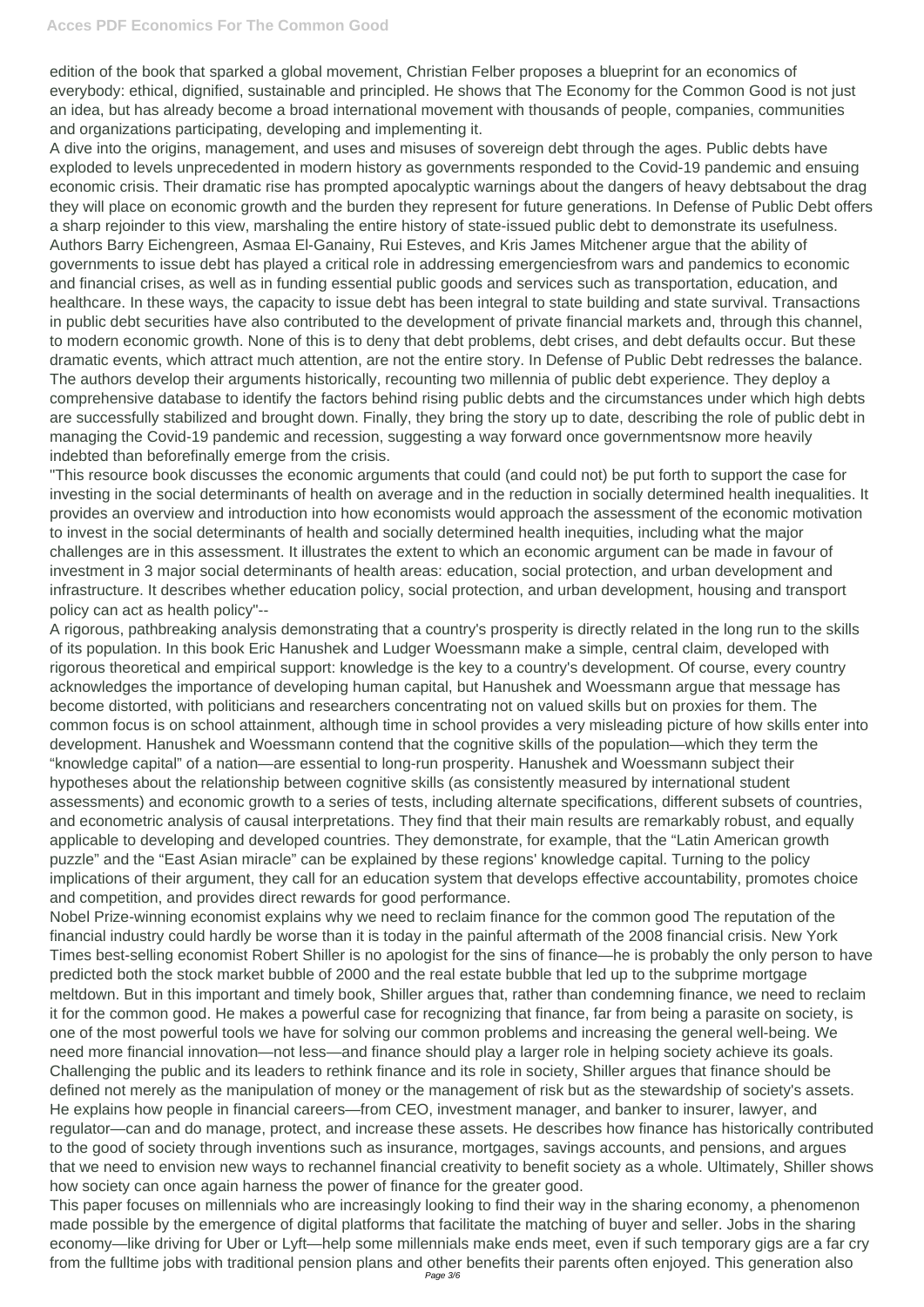enthusiastically embraces the services of the sharing economy, which provides access to everything from beds to cars to boats without the hassle of ownership. Loath to buy big-ticket items such as cars and houses, millennials have sharply different spending habits from those of preceding generations. Millennials confront obstacles to prosperity that their parents didn't face. They are better educated than previous generations—but in today's world, that is not enough to guarantee financial success.

A critical examination of economics' past and future, and how it needs to change, by one of the most eminent political economists of our time The dominant view in economics is that money and government should play only minor roles in economic life. Economic outcomes, it is claimed, are best left to the "invisible hand" of the market. Yet these claims remain staunchly unsettled. The view taken in this important new book is that the omnipresence of uncertainty makes money and government essential features of any market economy. Since Adam Smith, classical economics has espoused non-intervention in markets. The Great Depression brought Keynesian economics to the fore; but stagflation in the 1970s brought a return to small-state orthodoxy. The 2008 global financial crash should have brought a reevaluation of that stance; instead the response has been punishing austerity and anemic recovery. This book aims to reintroduce Keynes's central insights to a new generation of economists, and embolden them to return money and government to the starring roles in the economic drama that they deserve.

"A hugely valuable contribution. . . . In setting out a defence of the best in economics, Rodrik has also provided a goal for the discipline as a whole." —Martin Sandbu, Financial Times In the wake of the financial crisis and the Great Recession, economics seems anything but a science. In this sharp, masterfully argued book, Dani Rodrik, a leading critic from within, takes a close look at economics to examine when it falls short and when it works, to give a surprisingly upbeat account of the discipline. Drawing on the history of the field and his deep experience as a practitioner, Rodrik argues that economics can be a powerful tool that improves the world—but only when economists abandon universal theories and focus on getting the context right. Economics Rules argues that the discipline's much-derided mathematical models are its true strength. Models are the tools that make economics a science. Too often, however, economists mistake a model for the model that applies everywhere and at all times. In six chapters that trace his discipline from Adam Smith to present-day work on globalization, Rodrik shows how diverse situations call for different models. Each model tells a partial story about how the world works. These stories offer wide-ranging, and sometimes contradictory, lessons—just as children's fables offer diverse morals. Whether the question concerns the rise of global inequality, the consequences of free trade, or the value of deficit spending, Rodrik explains how using the right models can deliver valuable new insights about social reality and public policy. Beyond the science, economics requires the craft to apply suitable models to the context. The 2008 collapse of Lehman Brothers challenged many economists' deepest assumptions about free markets. Rodrik reveals that economists' model toolkit is much richer than these free-market models. With pragmatic model selection, economists can develop successful antipoverty programs in Mexico, growth strategies in Africa, and intelligent remedies for domestic inequality. At once a forceful critique and defense of the discipline, Economics Rules charts a path toward a more humble but more effective science.

Traditional economics is built on the assumption of self-interested individuals seeking to maximize personal gain, but that is far from the whole story. Sharing, caring, and a desire to uphold the collective good are also powerful motives. In a world wracked by inequality, social divisions, and ecological destruction, can we build an alternative economics based on cooperation? In this book Chris Benner and Manuel Pastor invite us to imagine a new sort of solidarity economics – an approach grounded in our instincts for connection and community – and in so doing, actually build a more robust and sustainable economy. They argue that our current economy is already deeply dependent on mutuality, but that the inequality and fragmentation created by the status quo undermine this mutuality and with it our economic well-being. They outline the theoretical framing, policy agenda, and social movements that we need to revive solidarity and apply it to whole societies. Solidarity Economics is an essential read for anyone who longs for a fairer economy that can generate prosperity and preserve the planet.

In Advancing the Common Good, stories of prominent reformers fighting for the Common Good will inspire concerned readers and voters and help them recognize which actions and proposals will substantially elevate the happiness and well-being of citizens. Describes how today's society is in a state of "durable disorder," with a rise in authoritarian leaders and a decline in the number of democracies around the world Highlights the role of the Common Good, and supplies

readers with a guide to fortifying democratic values and supporting and creating organizations that pursue a better vision of the world Stresses how authoritarian leaders abandon the basic agreements of civil and human rights and the rule of law, breaking up long-standing agreements and values that provided a coherent philosophy and outlook for their nation Addresses the loss of common values and the meeting of community needs through goodwill organizations and movements, as well as legislation intended to protect and enhance common values Looks to past movements for inspiration, drawing upon how leaders such as Martin Luther King and U.S. presidents including Lyndon Johnson and Barack Obama fought racism and oppression with action and public policy

The different ways that social change happens, from unleashing to nudging to social cascades. "Sunstein's book is illuminating because it puts norms at the center of how we think about change."—David Brooks, The New York Times How does social change happen? When do social movements take off? Sexual harassment was once something that women had to endure; now a movement has risen up against it. White nationalist sentiments, on the other hand, were largely kept out of mainstream discourse; now there is no shortage of media outlets for them. In this book, with the help of behavioral economics, psychology, and other fields, Cass Sunstein casts a bright new light on how change happens. Sunstein focuses on the crucial role of social norms—and on their frequent collapse. When norms lead people to silence themselves, even an unpopular status quo can persist. Then one day, someone challenges the norm—a child who Page 4/6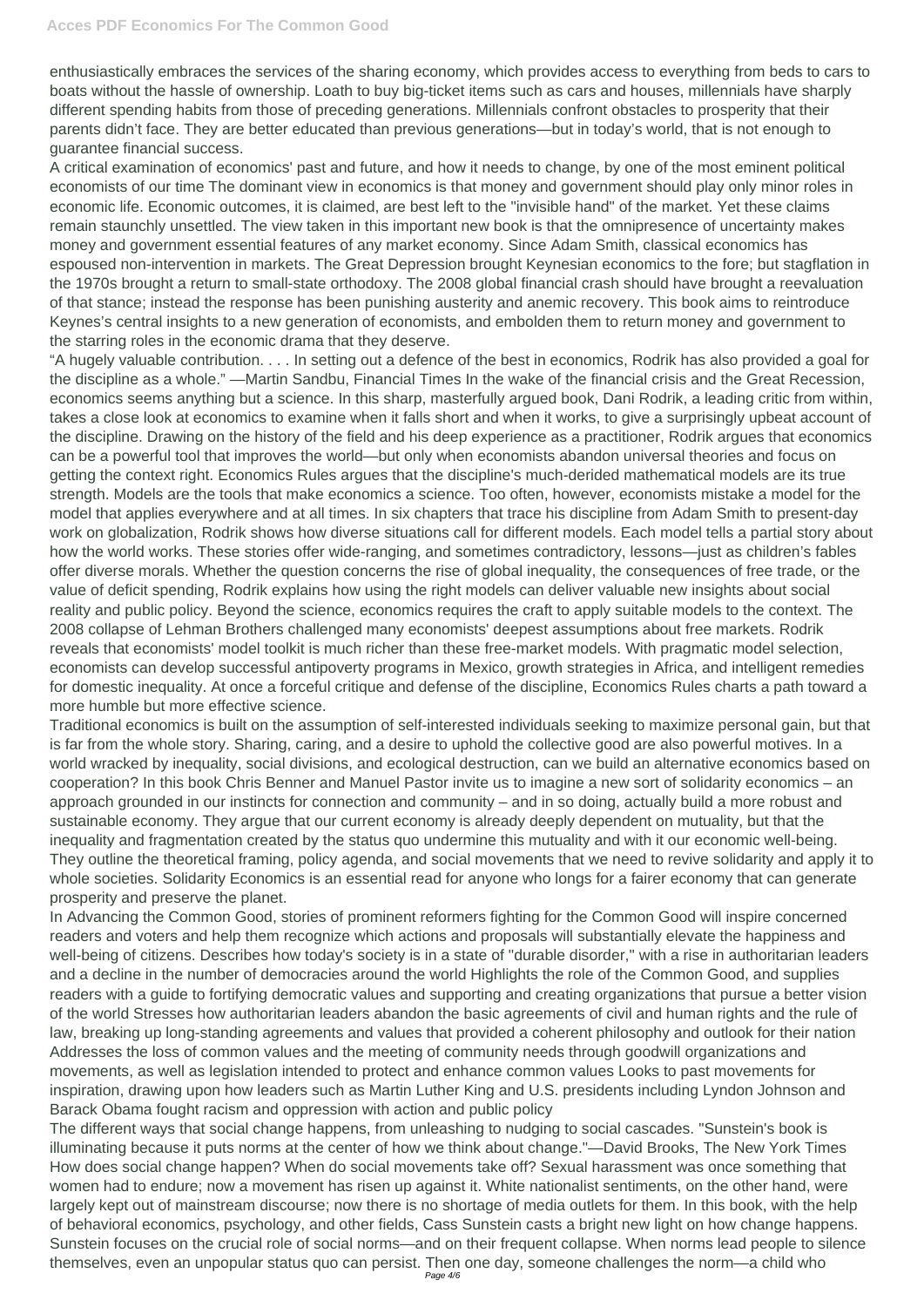## **Acces PDF Economics For The Common Good**

exclaims that the emperor has no clothes; a woman who says "me too." Sometimes suppressed outrage is unleashed, and long-standing practices fall. Sometimes change is more gradual, as "nudges" help produce new and different decisions—apps that count calories; texted reminders of deadlines; automatic enrollment in green energy or pension plans. Sunstein explores what kinds of nudges are effective and shows why nudges sometimes give way to bans and mandates. Finally, he considers social divisions, social cascades, and "partyism," when identification with a political party creates a strong bias against all members of an opposing party—which can both fuel and block social change. "When Jean Tirole won the 2014 Nobel Prize in Economics, he suddenly found himself being stopped in the street by complete strangers and asked to comment on issues of the day, no matter how distant from his own areas of research. His transformation from academic economist to public intellectual prompted him to reflect further on the role economists and their discipline play in society. The result is Economics for the Common Good, a passionate manifesto for a world in which economics, far from being a 'dismal science,' is a positive force for the common good. Economists are rewarded for writing technical papers in scholarly journals, not joining in public debates. But Tirole says we urgently need economists to engage with the many challenges facing society, helping to identify our key objectives and the tools needed to meet them. To show how economics can help us realize the common good, Tirole shares his insights on a broad array of questions affecting our everyday lives and the future of our society, including global warming, unemployment, the post-2008 global financial order, the euro crisis, the digital revolution, innovation, and the proper balance between the free market and regulation. Providing a rich account of how economics can benefit everyone, Economics for the Common Good sets a new agenda for the role of economics in society"--Provided by publisher. Assessment of the environmental degradation, rapid population growth, and extreme poverty that threaten global peace and prosperity, with practical solutions based on a new economic paradigm for our crowded planet. Why our economy is cheating the future—and what we can do about it The world's leading economies are facing not just one but many crises. The financial meltdown may not be over, climate change threatens major global disruption, economic inequality has reached extremes not seen for a century, and government and business are widely distrusted. At the same time, many people regret the consumerism and social corrosion of modern life. What these crises have in common, Diane Coyle argues, is a reckless disregard for the future—especially in the way the economy is run. How can we achieve the financial growth we need today without sacrificing a decent future for our children, our societies, and our planet? How can we realize what Coyle calls "the Economics of Enough"? Running the economy for tomorrow as well as today will require a wide range of policy changes. The top priority must be ensuring that we get a true picture of long-term economic prospects, with the development of official statistics on national wealth in its broadest sense, including natural and human resources. Saving and investment will need to be encouraged over current consumption. Above all, governments will need to engage citizens in a process of debate about the difficult choices that lie ahead and rebuild a

shared commitment to the future of our societies. Creating a sustainable economy—having enough to be happy without cheating the future—won't be easy. But The Economics of Enough starts a profoundly important conversation about how we can begin—and the first steps we need to take.

This volume brings together a prominent group of Christian economists and theologians to provide an interdisciplinary look at how we might use the tools of economic and theological reasoning to cultivate more just and moral economies for the 21st century.

The solution to inequality, environmental degradation, and other deficits of capitalism is better capitalism. The Power of Creative Destruction draws on cutting-edge research to argue that what we need today is not revolution but reform: procompetitive policies that enable innovation while compensating for the disruption it causes.

""Robert B. Reich makes the case for a generous, inclusive understanding of the American project, centering on the moral obligations of citizenship. Rooting his argument in everyday reality and common sense, Reich demonstrates the existence of a common good, and argues that it is this that defines a society or a nation. Societies and nations undergo virtuous cycles that reinforce and build the common good, as well as vicious cycles that undermine it. Over the course of the past five decades, Reich contends, America has been in a slowly accelerating vicious cycle--one that can and must be reversed. But first we need to weigh what really matters, and how we as a country should relate to honor, shame, patriotism, truth, and the meaning of leadership."--Publisher's description.

'This text seeks to provide an introduction to issues of land use and the economic tools that are used to resolve land-use conflicts. In particular, tools of economic analysis are used to address allocation of land among alternative uses in such a way that the welfare of society is enhanced. Thus, the focus is on what is best for society and not what is best for an individual, a particular group of individuals, or a particular constituency. What this text seeks to provide is a balanced and just approach to decision-making concerning allocation of land.' - from the Introduction

Associative economics is a philosophy of money developed from the ideas of Rudolf Steiner. It places human beings at the centre of all economic activity, replacing the power of unseen 'market forces' with personal freedom and responsibility.In this comprehensive book, Gary Lamb explains associative economics, its background and principles, and its potential to change our world, along with possible pitfalls. He gives examples of successful projects and offers practical small steps that we can make to improve our situation.This is a useful introduction to an important form of alternative economics.

Daly (economist, the World Bank) and Cobb (philosophy, Claremont Graduate School) expose the outmoded abstractions of mainstream economic theory. They conclude, in particular, that economic growth--the prevailing yardstick for measuring economic success--is no longer an appropriate goal as energy consumption, overpopulation, and pollution increase. Instead, they propose a new measure for the economy--the Index of Sustainable Economic Welfare. Annotation copyrighted by Book News, Inc., Portland, OR The fully revised and updated third edition of the classic Common Sense Economics.

In the global financial crisis, the need to develop a new kind of economy with a closer relation between ethics and economics has become an important challenge to the international society. This book contributes to this debate by investigating different aspects of global business ethics and corporate social responsibility which are becoming more and more important in the ongoing discussions on the relation between market institutions and democratic governments. The different chapters of the book deal with fundamental philosophical issues of the ethics of the market economy, including discussions of the role of the social sciences and economics in contributing to a sustainable economics and global responsibility in the twenty-first century. In this sense, the book takes up the transnational debate on ethics and economics in order to Page 5/6